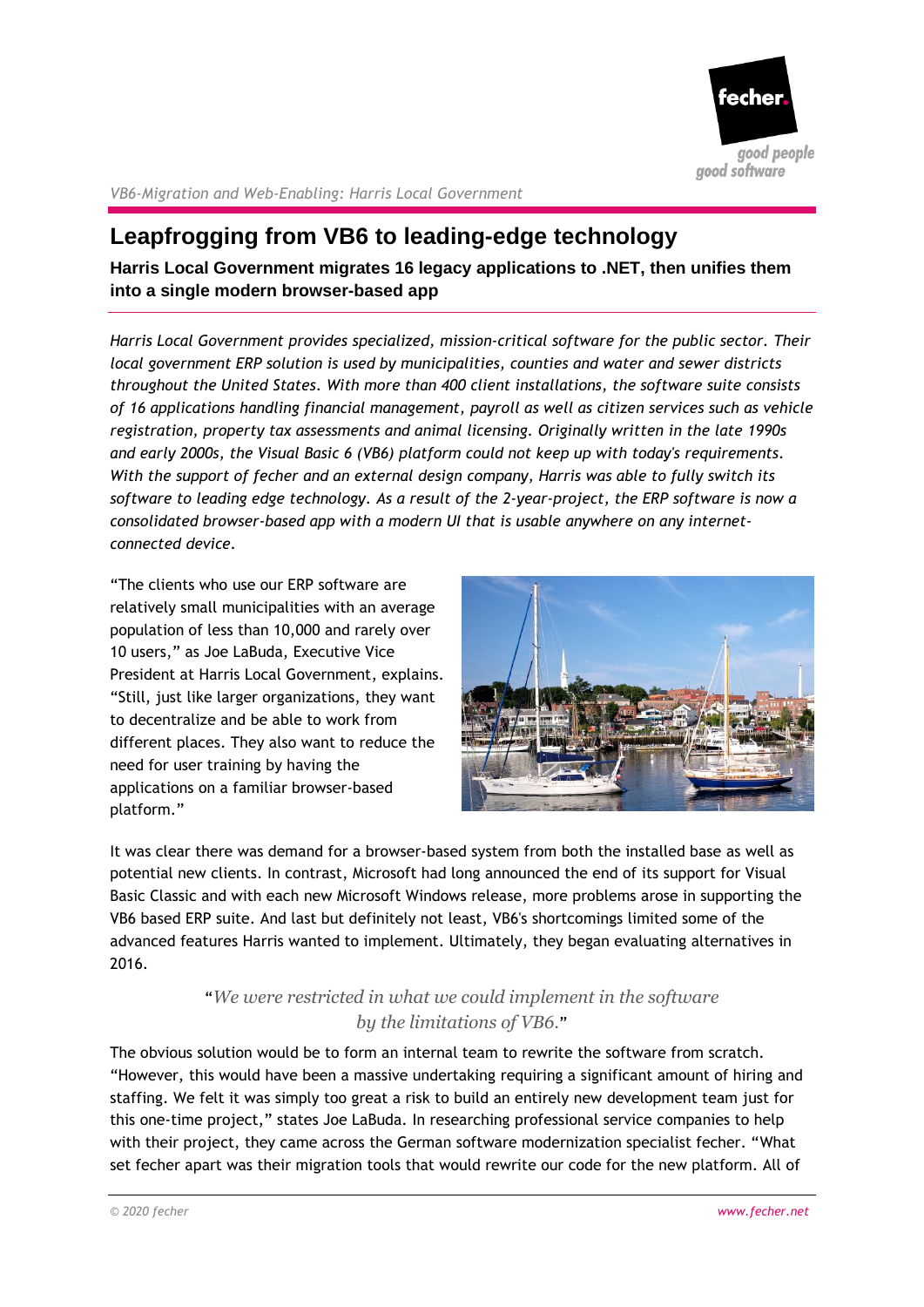the other companies we spoke with would have basically done nothing more than rewrite the software, just like we would have."

Before investing in the actual project, LaBuda and his team picked one of the suite's modules for a pilot project. "We selected the collections module as it is somewhat complex, uses different technologies and also needs third-party integrations," he recollects. The pilot project began in spring 2017. By the summer, when the migrated code had been returned and had passed QA, Harris was more than confident it was on the right track.

### **An emphasis on the front end**

They then presented the pilot project to an executive steering committee consisting of ten longtime clients who were just as pleased with the results as Harris. The only additional improvement they wanted to see was to the user interface. The migration process had simply taken the existing VB6 forms from which it created functionally equivalent web forms. "We realized we had to do something more. It was obvious that a modern, more sophisticated look-and-feel would help us to increase user acceptance," LaBuda concludes. An external web design company whose role it was to design a new user interface was therefore added to the project team.

> "*The fixed price option was ideal: We knew exactly what the migration was going to cost and how our clients would benefit."*

The team was now complete, and the actual project could start. "As we were looking at this as an investment we want to see a return on, the fixed-price option fecher offered was advantageous for us: We knew what the migration was going to cost and how our clients would benefit," LaBuda explains.

One by one, fecher ran the applications through their migration process, which starts by using a tool called vbPORTER to bring the VB6 code to .NET and converting it to C# and Windows Forms. winformPORTER, another automated tool, is then applied to web-enable everything. This allows the resulting applications to be used in a browser instead of on the Windows desktop. "As simple as this may sound, there is a lot of manual work to be done in between the automated steps," according to Andrea Bradea, the project manager for fecher. "However, the tools cover 80 to 90 percent of the effort, so they are what makes our migration model financially attractive to the client."

| <b>BULLET BERRY</b>              | $1$ of $2$<br>m<br>042-066 | O1 Main Street                     |                                                 | 6<br>6                             | 12/09/2009                    |                     |
|----------------------------------|----------------------------|------------------------------------|-------------------------------------------------|------------------------------------|-------------------------------|---------------------|
| <b>Account Maintenance</b>       | <b>Account</b><br>Property | Commercial<br><b>Dwelling</b>      | Outbuilding                                     | <b>Income App</b><br>Picture       | Skench:                       |                     |
| <sup>186</sup> Short Maintenance |                            |                                    |                                                 |                                    |                               |                     |
| Cost File Update                 | CHIVER.                    |                                    | <b>TRO OWNER</b>                                |                                    | ASSESSMENT                    |                     |
| <b>Pit Printing</b>              | 286193                     | Q 区 目                              | $\circ$                                         | Q 凹 窗                              | Land                          | \$35,500            |
| Sale Rocords                     | <b>B.R. Associates</b>     |                                    |                                                 |                                    | Building<br>Evernot           | \$51,100<br>$\circ$ |
| <b>EL</b> Compute                |                            |                                    |                                                 |                                    |                               | \$86,600            |
| <b>D</b> Inport / Export         |                            |                                    |                                                 |                                    | Taxable                       |                     |
| <b>File Maintenance</b>          | ADDRESS.                   |                                    | <b>TANK Street</b><br><b>Illenson</b> MII 04401 |                                    | EXEMPTION<br>No Exemption     | $\sim$              |
|                                  |                            | <b>LYGA</b>                        |                                                 |                                    |                               | 100                 |
|                                  | PREV CHINER                | <b>BASE</b>                        |                                                 |                                    | No Exemption<br>No Exemption  | 100                 |
|                                  | <b>ASYERONCE OF</b>        |                                    |                                                 |                                    |                               | 100                 |
|                                  |                            | <b>To foreman number not house</b> |                                                 |                                    | <b>Revocable Living Trust</b> |                     |
|                                  | <b><i>REFERENCE BY</i></b> | DTA 093223                         |                                                 | PASE<br><b>AGOK</b>                | DATE.                         |                     |
|                                  | TRAN COOS                  | Downtown Dist.                     |                                                 |                                    | 337<br>C 6679                 |                     |
|                                  | <b>OTHONE</b>              | IT The Acupus                      |                                                 |                                    | 2,800 0<br>32                 |                     |
|                                  |                            | Bankruptcy                         |                                                 |                                    |                               |                     |
|                                  | TYPE<br>DATE:              |                                    | <b>FIRANCING</b>                                | <b>VENETIED</b><br><b>VALIDITY</b> |                               | PHICE               |
|                                  | 10/02/1987                 | Lend & Buildings                   | Linkown                                         | Verified Arms Length<br>None       |                               | \$120,000           |
|                                  |                            |                                    |                                                 |                                    |                               |                     |

Parallel to the ongoing VB porting, the web designer began working on exemplary forms from which he developed modern user interface standards for the browser app. In addition to Photoshop designs and HTML mock-ups, they produced a detailed style guide defining all aspects of the user interface: What controls to use and how to style them, what distances to maintain between individual elements, what rules with regard to coloring apply, where to use

*The new browser-based forms system is intuitive to use blue and the <i>system is intuitive to use Alternative to use*